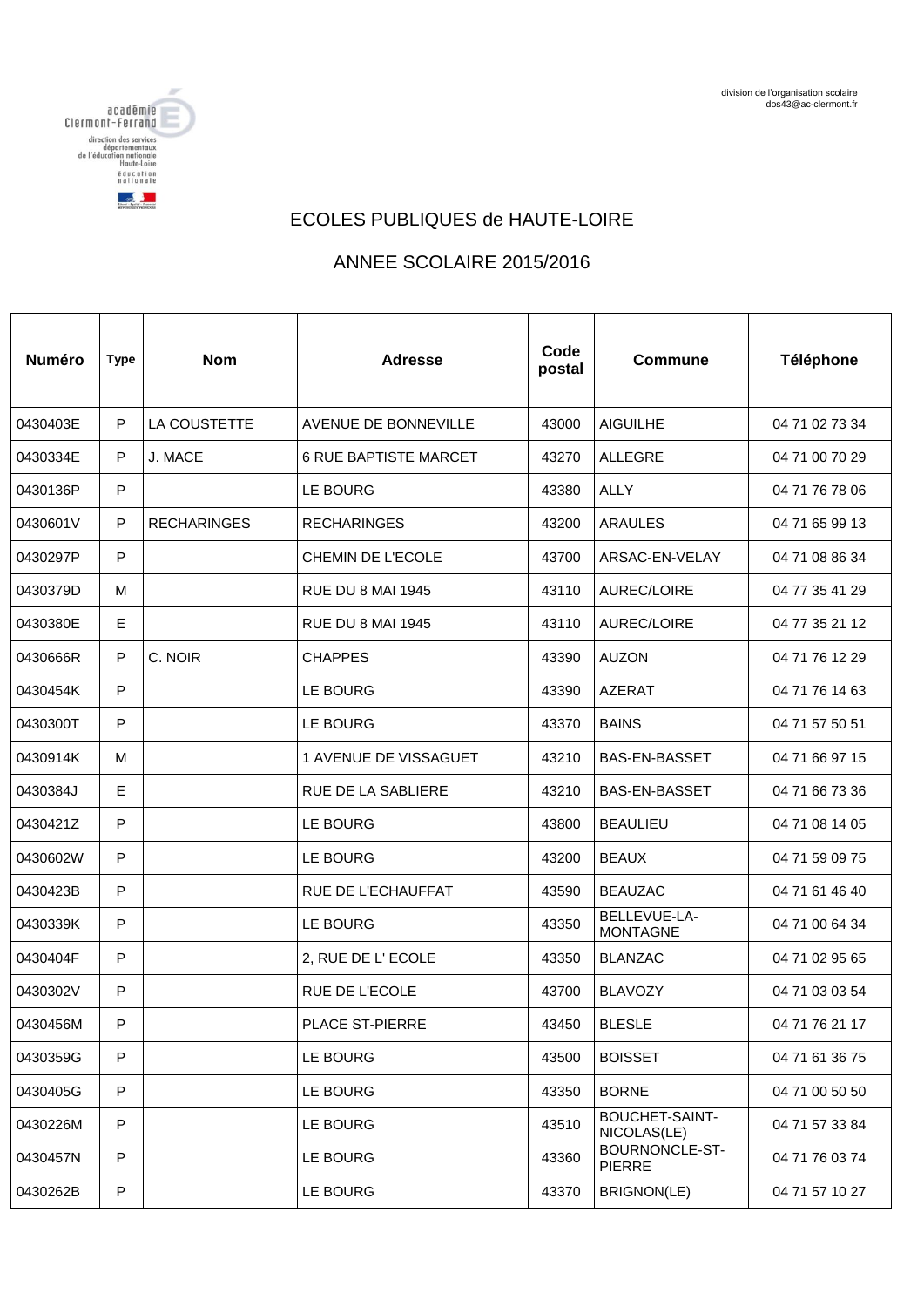| <b>Numéro</b> | <b>Type</b> | <b>Nom</b>                   | <b>Adresse</b>                        | Code<br>postal | Commune                            | <b>Téléphone</b> |
|---------------|-------------|------------------------------|---------------------------------------|----------------|------------------------------------|------------------|
| 0430461T      | м           | <b>J. PRADIER</b>            | <b>RUE DU PARADIS</b>                 | 43100          | <b>BRIOUDE</b>                     | 04 71 74 93 06   |
| 0430466Y      | Е           | <b>J. PRADIER</b>            | 31 RUE PARADIS                        | 43100          | <b>BRIOUDE</b>                     | 04 71 50 15 01   |
| 0430463V      | Е           | J. FERRY                     | RUE JULES FERRY                       | 43100          | <b>BRIOUDE</b>                     | 04 71 50 15 11   |
| 0430460S      | м           | LA BORIE D'ARLES             | RUE DE LA BORIE D'ARLES               | 43100          | <b>BRIOUDE</b>                     | 04 71 74 98 66   |
| 0430465X      | Е           | LA BORIE D'ARLES             | 33 RUE DE LA BORIE D'ARLES            | 43100          | <b>BRIOUDE</b>                     | 04 71 50 15 15   |
| 0430462U      | м           | V. HUGO                      | <b>RUE DES VIGNES</b>                 | 43100          | <b>BRIOUDE</b>                     | 04 71 74 98 51   |
| 0430858Z      | Е           | <b>CORSAC</b>                | CLOS DE CORSAC                        | 43700          | <b>BRIVES-</b><br><b>CHARENSAC</b> | 04 71 09 60 40   |
| 0430972Y      | м           | <b>LA MOUTEYRE</b>           | 10 RUE DES LILAS                      | 43700          | <b>BRIVES-</b><br><b>CHARENSAC</b> | 04 71 02 06 33   |
| 0430973Z      | Е           | <b>REPUBLIQUE</b>            | 2 RUE DE LA REPUBLIQUE                | 43700          | <b>BRIVES-</b><br><b>CHARENSAC</b> | 04 71 09 02 88   |
| 0430806T      | P           |                              | LE BOURG                              | 43510          | <b>CAYRES</b>                      | 04 71 01 16 20   |
| 0430341M      | P           |                              | LE BOURG                              | 43270          | CEAUX-D'ALLEGRE                    | 04 71 00 23 04   |
| 0430179L      | P           |                              | LE BOURG                              | 43380          | <b>CERZAT</b>                      | 04 71 77 03 06   |
| 0430407J      | м           | H. GALLIEN                   | 2 BOULEVARD DE LA<br><b>CORNICHE</b>  | 43770          | <b>CHADRAC</b>                     | 04 71 09 29 98   |
| 0430408K      | P           | H. GALLIEN                   | 2 BOULEVARD DE LA<br><b>CORNICHE</b>  | 43770          | <b>CHADRAC</b>                     | 04 71 09 60 66   |
| 0430361J      | P           |                              | AVENUE DE LA GARE                     | 43160          | CHAISE-DIEU(LA)                    | 04 71 00 04 76   |
| 0430428G      | P           |                              | LE BOURG                              | 43800          | CHAMALIERES/LOIR<br>Е              | 04 71 03 72 94   |
| 0430514A      | м           |                              | ROUTE DU MAZET                        | 43400          | CHAMBON/LIGNON(L<br>E)             | 04 71 59 73 29   |
| 0430515B      | E           |                              | 4 ROUTE DU MAZET                      | 43400          | CHAMBON/LIGNON(L<br>E)             | 04 71 59 75 10   |
| 0430467Z      | P           |                              | LE BOURG                              | 43440          | CHAMPAGNAC-LE-<br><b>VIEUX</b>     | 04 71 76 34 78   |
| 0430387M      | P           | LE MARRONNIER                | 5, RUE JULES FERRY                    | 43120          | CHAPELLE-<br>D'AUREC(LA)           | 04 71 66 38 21   |
| 0430410M      | P           |                              | LE BOURG                              | 43700          | <b>CHASPINHAC</b>                  | 04 71 03 55 34   |
| 0430307A      | P           |                              | LE BOURG                              | 43320          | <b>CHASPUZAC</b>                   | 04 71 08 08 34   |
| 0430175G      | P           |                              | LE BOURG                              | 43230          | <b>CHASSAGNES</b>                  | 04 71 76 69 97   |
| 0430176H      | P           |                              | LE BOURG                              | 43230          | CHAVANIAC-<br>LAFAYETTE            | 04 71 77 51 72   |
| 0430363L      | P           |                              | LE BOURG                              | 43500          | <b>CHOMELIX</b>                    | 04 71 03 64 90   |
| 0430470C      | P           | E. GUITTARD                  | PLACE DES DROITS DE<br><b>L'HOMME</b> | 43100          | <b>COHADE</b>                      | 04 71 50 01 43   |
| 0430231T      | P           |                              | LE BOURG                              | 43490          | <b>COSTAROS</b>                    | 04 71 57 13 92   |
| 0430892L      | м           | DES BORDS DE<br><b>LOIRE</b> | <b>VOLHAC</b>                         | 43700          | <b>COUBON</b>                      | 04 71 08 83 56   |
| 0430309C      | Е           | DES BORDS DE<br><b>LOIRE</b> | <b>VOLHAC</b>                         | 43700          | <b>COUBON</b>                      | 04 71 08 88 34   |
| 0430311E      | P           | ORZILHAC                     | <b>ORZILHAC</b>                       | 43700          | <b>COUBON</b>                      | 04 71 05 50 67   |
| 0430184S      | М           |                              | LE BOURG                              | 43230          | <b>COUTEUGES</b>                   | 04 71 76 64 67   |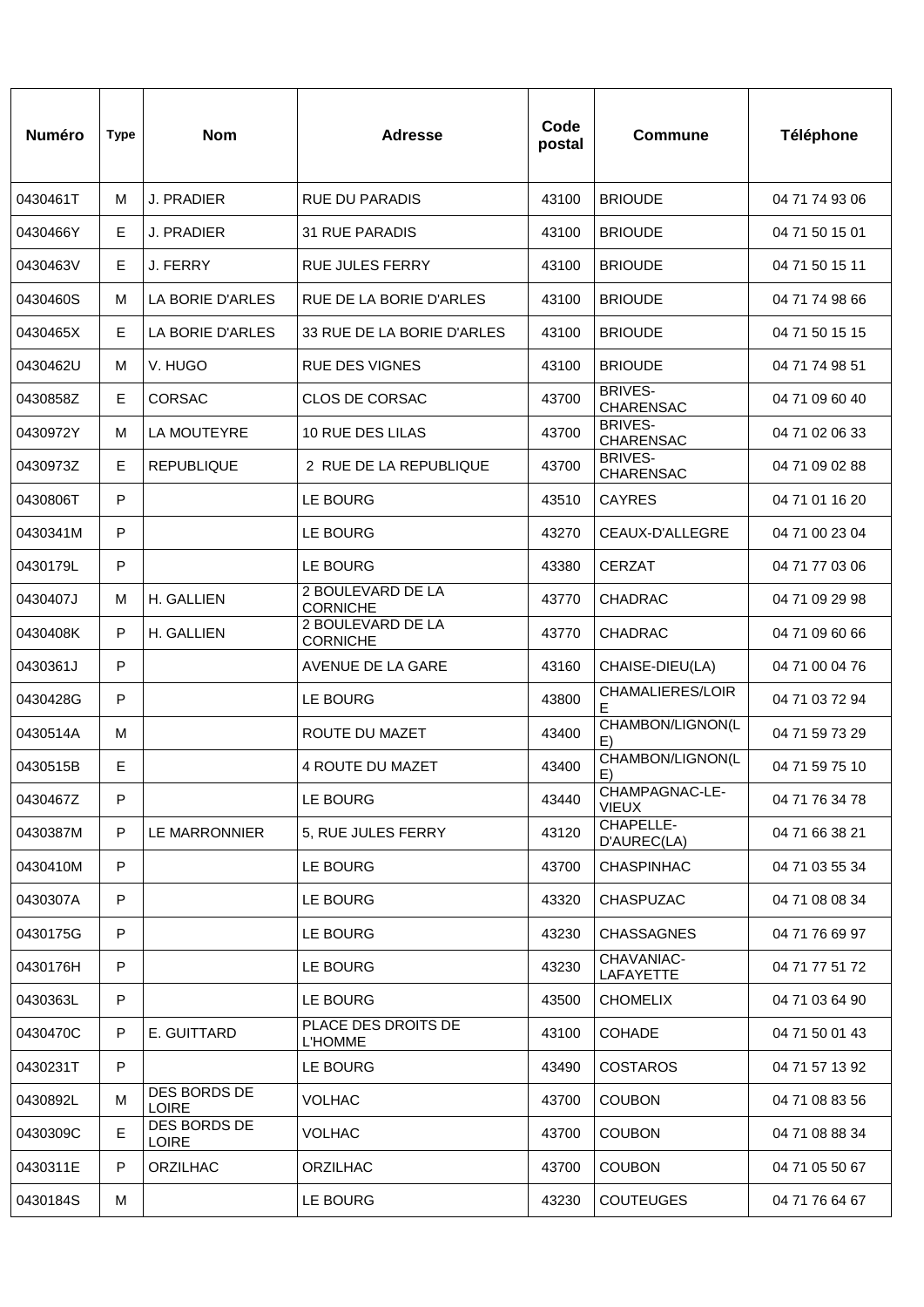| <b>Numéro</b> | <b>Type</b> | <b>Nom</b>        | <b>Adresse</b>               | Code<br>postal | <b>Commune</b>                | Téléphone      |
|---------------|-------------|-------------------|------------------------------|----------------|-------------------------------|----------------|
| 0430364M      | м           |                   | <b>RUE DES DRAGONS</b>       | 43500          | CRAPONNE/ARZON                | 04 71 03 27 53 |
| 0430365N      | E           |                   | <b>RUE DES DRAGONS</b>       | 43500          | CRAPONNE/ARZON                | 04 71 03 26 40 |
| 0430863E      | М           | L. PERGAUD        | <b>MALPAS RUE DES ECOLES</b> | 43370          | <b>CUSSAC/LOIRE</b>           | 04 71 03 64 63 |
| 0430313G      | Е           | L. PERGAUD        | <b>MALPAS RUE DES ECOLES</b> | 43370          | <b>CUSSAC/LOIRE</b>           | 04 71 03 67 55 |
| 0430539C      | P           | J. PREVERT        | 1 BIS RUE DU STADE           | 43220          | <b>DUNIERES</b>               | 04 71 66 80 39 |
| 0430471D      | P           |                   | LE BOURG                     | 43450          | <b>ESPALEM</b>                | 04 71 76 27 09 |
| 0430677C      | м           |                   | 10 RUE VIA LES COMBES        | 43000          | ESPALY-ST-MARCEL              | 04 71 02 00 21 |
| 0430676B      | E           |                   | 10 RUE VIA LES COMBES        | 43000          | ESPALY-ST-MARCEL              | 04 71 09 27 47 |
| 0430270K      | P           |                   | <b>LE BOURG</b>              | 43150          | ESTABLES(LES)                 | 04 71 08 30 90 |
| 0430524L      | P           |                   | <b>LE BOURG</b>              | 43430          | <b>FAY/LIGNON</b>             | 04 71 59 53 47 |
| 0430344R      | P           |                   | LE BOURG                     | 43160          | <b>FELINES</b>                | 04 71 00 91 20 |
| 0430472E      | P           |                   | <b>RUE HENRI VEYSSEYRE</b>   | 43100          | <b>FONTANNES</b>              | 04 71 76 48 65 |
| 0430500K      | P           |                   | <b>RUE DE L'ECOLE</b>        | 43250          | FRUGERES-LES-<br><b>MINES</b> | 04 71 76 59 93 |
| 0430474G      | P           |                   | ROUTE DE CHANIAT             | 43100          | <b>JAVAUGUES</b>              | 04 71 76 49 98 |
| 0430367R      | P           |                   | <b>LE BOURG</b>              | 43500          | <b>JULLIANGES</b>             | 04 71 03 20 64 |
| 0430475H      | P           |                   | <b>RUE DU VALLA</b>          | 43100          | <b>LAMOTHE</b>                | 04 71 76 44 20 |
| 0430984L      | P           |                   | LE BOURG                     | 43340          | <b>LANDOS</b>                 | 04 71 08 21 59 |
| 0430149D      | м           | J. FERRY          | RUE DE LA REPUBLIQUE         | 43300          | LANGEAC                       | 04 71 77 02 22 |
| 0430805S      | P           | J. FERRY          | RUE DE LA REPUBLIQUE         | 43300          | LANGEAC                       | 04 71 77 01 94 |
| 0430555V      | P           |                   | LE BOURG                     | 43260          | <b>LANTRIAC</b>               | 04 71 05 13 58 |
| 0430607B      | P           | <b>VERNE</b>      | <b>VERNE</b>                 | 43200          | <b>LAPTE</b>                  | 04 71 59 39 97 |
| 0430799K      | P           |                   | ROUTE DES ESTABLES           | 43150          | LAUSSONNE                     | 04 71 05 01 04 |
| 0430911G      | M           |                   | LE BOURG                     | 43800          | LAVOUTE/LOIRE                 | 04 71 08 15 27 |
| 0430413R      | E           |                   | LE BOURG                     | 43800          | LAVOUTE/LOIRE                 | 04 71 08 12 46 |
| 0430154J      | P           |                   | LE BOURG                     | 43380          | LAVOUTE-CHILHAC               | 04 71 77 42 52 |
| 0430501L      | ${\sf P}$   |                   | 8 bis, RUE DES ECOLES        | 43410          | <b>LEMPDES</b>                | 04 71 76 56 53 |
| 0430478L      | P           |                   | LE BOURG                     | 43360          | LORLANGES                     | 04 71 76 02 62 |
| 0430314H      | P           | <b>U. ROUCHON</b> | ROUTE DE COLLANGES           | 43320          | <b>LOUDES</b>                 | 04 71 08 64 10 |
| 0430414S      | P           |                   | LE BOURG                     | 43800          | <b>MALREVERS</b>              | 04 71 03 28 76 |
| 0430189X      | P           |                   | LE BOURG                     | 43230          | MAZERAT-AUROUZE               | 04 71 76 82 66 |
| 0430667S      | ${\sf P}$   | A. CAMUS          | LE MAZET                     | 43520          | MAZET-ST-VOY(LE)              | 04 71 65 00 68 |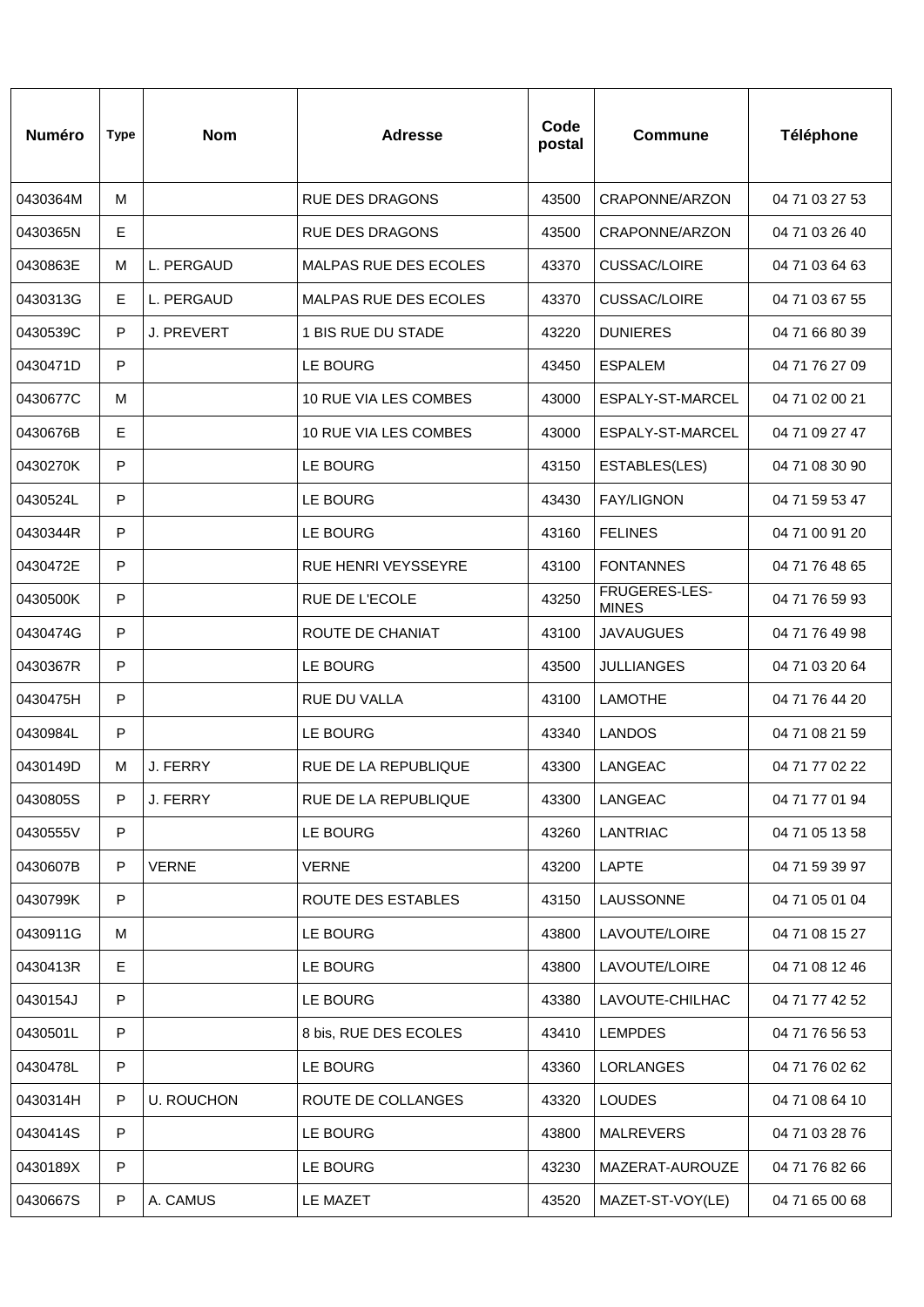| <b>Numéro</b> | <b>Type</b> | <b>Nom</b>                     | Adresse                                | Code<br>postal | <b>Commune</b>             | <b>Téléphone</b> |
|---------------|-------------|--------------------------------|----------------------------------------|----------------|----------------------------|------------------|
| 0430155K      | P           | <b>LA FAYETTE</b>              | LE BOURG                               | 43300          | MAZEYRAT-D'ALLIER          | 04 71 77 26 09   |
| 0430800L      | P           | L. EYNAC                       | <b>RUE DES ECOLES</b>                  | 43150          | MONASTIER/GAZEIL<br>LE(LE) | 04 71 08 37 09   |
| 0430278U      | м           |                                | <b>8 RUE VIA CROZE</b>                 | 43150          | MONASTIER/GAZEIL<br>LE(LE) | 04 71 08 37 04   |
| 0431001E      | P           | A. JACQUARD                    | RUE DU KERSONNIER                      | 43120          | MONISTROL/LOIRE            | 04 71 56 53 00   |
| 0430389P      | P           | L. AUBRAC                      | <b>PLACE PREVESCAL</b>                 | 43120          | MONISTROL/LOIRE            | 04 71 66 50 75   |
| 0430348V      | P           |                                | LE BOURG                               | 43270          | <b>MONLET</b>              | 04 71 00 78 83   |
| 0430415T      | P           |                                | LE BOURG                               | 43700          | MONTEIL(LE)                | 04 71 02 80 47   |
| 0430584B      | P           | A. GRIMMER                     | <b>RUE DES PETITS FOSSES</b>           | 43290          | MONTFAUCON-EN-<br>VELAY    | 04 71 59 96 90   |
| 0430564E      | P           |                                | LA PRADETTE                            | 43260          | <b>MONTUSCLAT</b>          | 04 71 08 46 27   |
| 0430483S      | P           |                                | LE BOURG                               | 43100          | PAULHAC                    | 04 71 50 38 87   |
| 0430190Y      | м           |                                | <b>1 RUE REPUBLIQUE</b>                | 43230          | PAULHAGUET                 | 04 71 76 63 57   |
| 0430191Z      | E           |                                | 2 ROUTE DE LANGEAC                     | 43230          | PAULHAGUET                 | 04 71 76 60 64   |
| 0430608C      | P           | Maison BLAISE<br><b>PASCAL</b> | <b>MAISON BLAISE PASCAL</b>            | 43200          | PERTUIS(LE)                | 04 71 57 60 35   |
| 0430159P      | P           |                                | LE BOURG                               | 43300          | <b>PINOLS</b>              | 04 71 74 11 57   |
| 0430416U      | P           |                                | PL PRINCESSE DE POLIGNAC               | 43000          | <b>POLIGNAC</b>            | 04 71 02 06 45   |
| 0430393U      | м           | <b>GRAINE D'EVEIL</b>          | RUE DU VELAY                           | 43330          | PONT-SALOMON               | 04 77 35 51 30   |
| 0430801M      | Е           | <b>ST EXUPERY</b>              | <b>RUE DE LA MAIRIE</b>                | 43330          | PONT-SALOMON               | 04 77 35 83 63   |
| 0430240C      | P           |                                | 1 RUE DU JEU DE PAUME                  | 43420          | <b>PRADELLES</b>           | 04 71 00 84 37   |
| 0430975B      | P           | <b>EDITH PIAF</b>              | 35 RUE HENRI CHAS                      | 43000          | PUY-EN-VELAY (LE)          | 04 71 09 74 80   |
| 0430985M      | P           | <b>GUITARD</b>                 | <b>RUE ST FLORY</b>                    | 43000          | PUY-EN-VELAY (LE)          | 04 71 09 41 99   |
| 0430209U      | P           | J. D'ARC                       | 16 AVENUE DE LA CATHEDRALE             | 43000          | PUY-EN-VELAY (LE)          | 04 71 09 18 90   |
| 0430215A      | P           | <b>LES FRAISSES</b>            | 10 RUE PIERRE DE NOLHAC                | 43000          | PUY-EN-VELAY (LE)          | 04 71 09 21 05   |
| 0430203M      | м           | M. PAGNOL                      | 9 RUE DES CHEVALIERS ST<br>JEAN        | 43000          | PUY-EN-VELAY (LE)          | 04 71 05 37 35   |
| 0430206R      | Е           | M. PAGNOL                      | RUE A. LAPLACE                         | 43000          | PUY-EN-VELAY (LE)          | 04 71 05 37 30   |
| 0430202L      | M           | <b>MICHELET</b>                | <b>COURS VICTOR HUGO</b>               | 43000          | PUY-EN-VELAY (LE)          | 04 71 09 46 12   |
| 0430211W      | E           | <b>MICHELET</b>                | ALLEE DES DROITS DE<br><b>L'ENFANT</b> | 43000          | PUY-EN-VELAY (LE)          | 04 71 09 29 57   |
| 0430928A      | м           | <b>TAULHAC</b>                 | 19 RUE A VALETTE                       | 43000          | PUY-EN-VELAY (LE)          | 04 71 02 57 00   |
| 0430218D      | Е           | <b>TAULHAC</b>                 | 19 RUE A.VALETTE                       | 43000          | PUY-EN-VELAY (LE)          | 04 71 09 18 32   |
| 0430565F      | P           |                                | LE BOURG                               | 43260          | <b>QUEYRIERES</b>          | 04 71 57 64 38   |
| 0430432L      | P           | TH. MONOD                      | 2 RUE JEAN SABY                        | 43130          | <b>RETOURNAC</b>           | 04 71 59 45 84   |
| 0430433M      | $\mathsf P$ | <b>CHARREE</b>                 | CHARREE                                | 43130          | <b>RETOURNAC</b>           | 04 71 59 47 98   |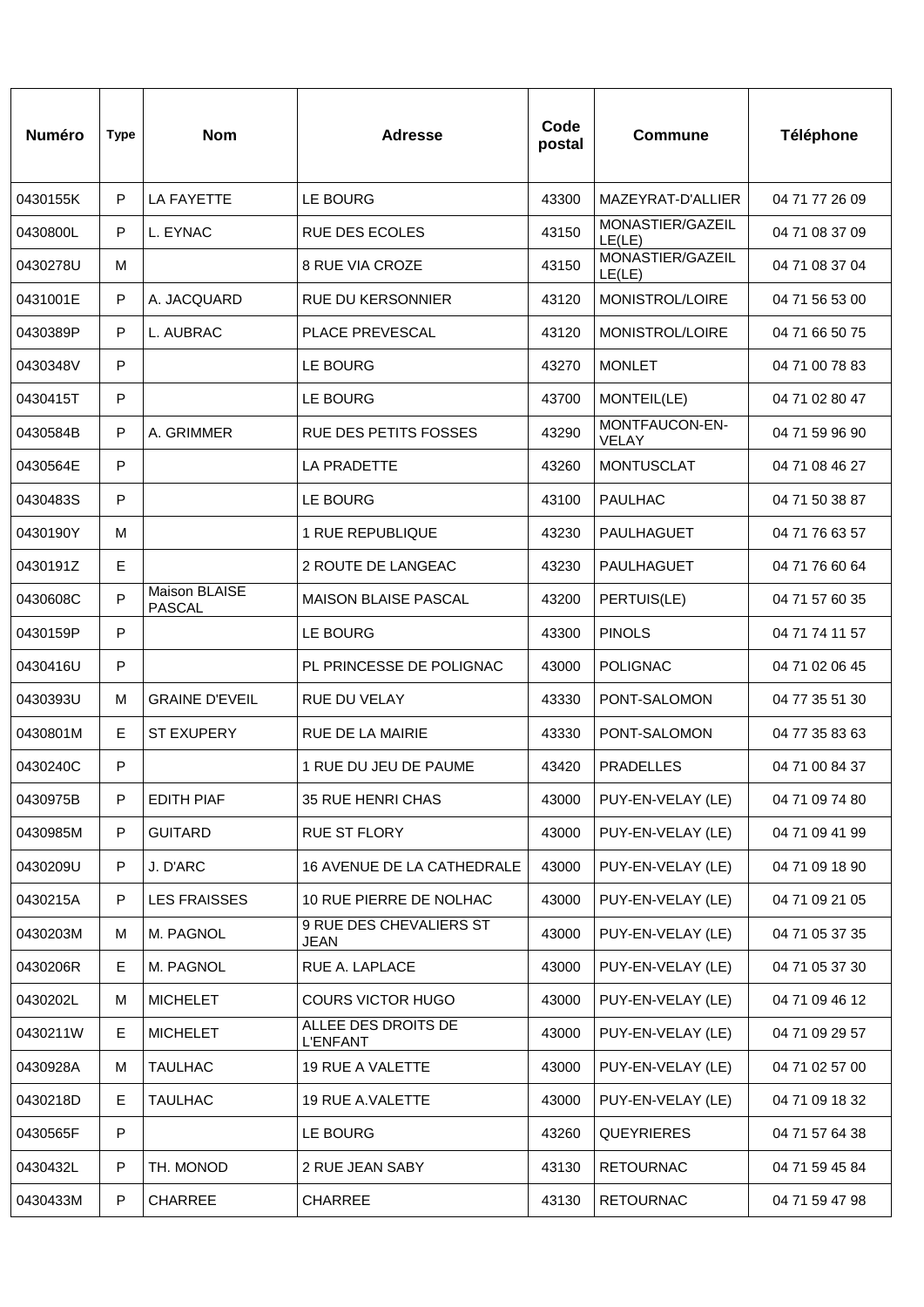| <b>Numéro</b> | <b>Type</b> | <b>Nom</b>              | <b>Adresse</b>             | Code<br>postal | <b>Commune</b>                           | <b>Téléphone</b> |
|---------------|-------------|-------------------------|----------------------------|----------------|------------------------------------------|------------------|
| 0430435P      | P           | <b>JUSSAC</b>           | <b>JUSSAC</b>              | 43130          | <b>RETOURNAC</b>                         | 04 71 59 22 48   |
| 0430541E      | P           |                         | 3 RUE DU STADE             | 43220          | <b>RIOTORD</b>                           | 04 71 75 37 16   |
| 0430438T      | P           |                         | LE BOURG                   | 43810          | ROCHE-EN-REGNIER                         | 04 71 03 78 15   |
| 0430440V      | P           | <b>G. TILLION</b>       | LE BOURG                   | 43800          | <b>ROSIERES</b>                          | 04 71 57 42 85   |
| 0430444Z      | P           |                         | LE BOURG                   | 43130          | SAINT-ANDRE-DE-<br><b>CHALENCON</b>      | 04 71 58 44 94   |
| 0430485U      | P           |                         | LE BOURG                   | 43100          | SAINT-BEAUZIRE                           | 04 71 76 81 75   |
| 0430319N      | P           | J. BREL                 | LE BOURG                   | 43370          | SAINT-<br>CHRISTOPHE/DOLAI<br><b>ZON</b> | 04 71 03 16 29   |
| 0430889H      | M           | F. DOLTO                | 12 FAUBOURG DE LA PECHOIRE | 43140          | SAINT-DIDIER-EN-<br>VELAY                | 04 71 66 20 92   |
| 0430544H      | Е           | F. DOLTO                | 12 FAUBOURG DE LA PECHOIRE | 43140          | SAINT-DIDIER-EN-<br>VELAY                | 04 71 61 06 03   |
| 0430505R      | Е           | J. FERRY                | <b>RUE CATINOT</b>         | 43250          | SAINTE-FLORINE                           | 04 73 54 16 04   |
| 0430504P      | М           | <b>MEGECOSTE</b>        | <b>MEGECOSTE</b>           | 43250          | SAINTE-FLORINE                           | 04 73 54 20 00   |
| 0430503N      | M           |                         | 2 PLACE MENDES FRANCE      | 43250          | SAINTE-FLORINE                           | 04 73 54 25 22   |
| 0430864F      | M           |                         | ROUTE DE LA BATIE          | 43600          | SAINTE-SIGOLENE                          | 04 71 66 13 55   |
| 0430398Z      | E           |                         | ROUTE DE LA BATIE          | 43600          | SAINTE-SIGOLENE                          | 04 71 66 60 68   |
| 0430566G      | P           |                         | LE BOURG                   | 43260          | SAINT-ETIENNE-<br>LARDEYROL              | 04 71 03 53 13   |
| 0430993W      | P           | <b>LES CHATAIGNIERS</b> | RUE CATHERINE COURBON      | 43330          | SAINT-FERREOL-<br><b>D'AUROURE</b>       | 04 77 35 50 30   |
| 0430349W      | P           |                         | LE BOURG                   | 43350          | SAINT-GENEYS-<br>PRES-ST-PAULIEN         | 04 71 00 51 46   |
| 0430194C      | P           |                         | LE BOURG                   | 43230          | SAINT-GEORGES-<br><b>D'AURAC</b>         | 04 71 77 54 80   |
| 0430369T      | P           |                         | LE BOURG                   | 43500          | SAINT-GEORGES-<br>LAGRICOL               | 04 71 03 30 18   |
| 0430326W      | P           | FAY LA TRIOULEYRE       | FAY LA TRIOULEYRE          | 43700          | SAINT-GERMAIN-<br>LAPRADE                | 04 71 05 41 19   |
| 0430327X      | P           | <b>NOUSTOULET</b>       | <b>NOUSTOULET</b>          | 43700          | SAINT-GERMAIN-<br>LAPRADE                | 04 71 05 18 56   |
| 0430888G      | м           |                         | PLACE DE LA MAIRIE         | 43700          | SAINT-GERMAIN-<br>LAPRADE                | 04 71 03 04 18   |
| 0430325V      | E           |                         | LE BOURG                   | 43700          | SAINT-GERMAIN-<br>LAPRADE                | 04 71 03 09 74   |
| 0430508U      | P           |                         | LE BOURG                   | 43390          | SAINT-HILAIRE                            | 04 71 76 17 97   |
| 0430572N      | P           |                         | LE BOURG                   | 43260          | SAINT-HOSTIEN                            | 04 71 57 64 27   |
| 0430321R      | P           |                         | LE BOURG                   | 43320          | SAINT-JEAN-DE-NAY                        | 04 71 08 01 84   |
| 0430971X      | P           |                         | LE BOURG                   | 43510          | SAINT-JEAN-<br><b>LACHALM</b>            | 04 71 57 50 80   |
| 0430586D      | P           | DU LIZIEUX              | LE BOURG                   | 43200          | SAINT-JEURES                             | 04 71 59 67 43   |
| 0430587E      | P           | DU LIZIEUX              | <b>FREYCENET</b>           | 43200          | SAINT-JEURES                             | 04 71 65 98 41   |
| 0430574R      | P           |                         | PLACE DE L'EUROPE          | 43260          | SAINT-JULIEN-<br><b>CHAPTEUIL</b>        | 04 71 08 71 10   |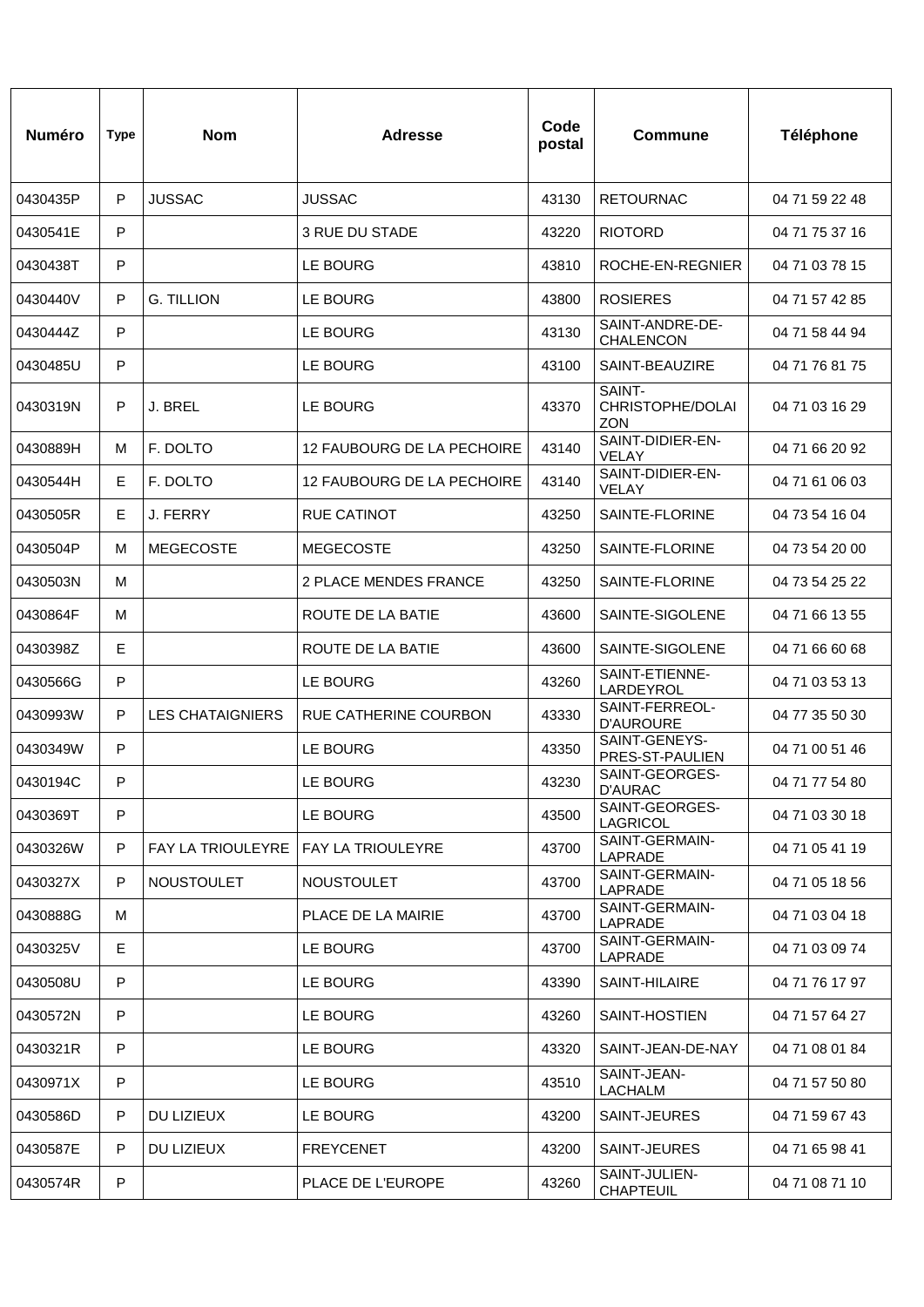| <b>Numéro</b> | <b>Type</b> | <b>Nom</b>         | <b>Adresse</b>                            | Code<br>postal | <b>Commune</b>                     | <b>Téléphone</b> |
|---------------|-------------|--------------------|-------------------------------------------|----------------|------------------------------------|------------------|
| 0430613H      | P           | <b>VEYRINES</b>    | <b>VEYRINES</b>                           | 43200          | SAINT-JULIEN-DU-<br><b>PINET</b>   | 04 71 65 50 60   |
| 0430547L      | P           | <b>MALMONT</b>     | <b>PLACE DE L'EGLISE</b>                  | 43240          | SAINT-JUST-<br><b>MALMONT</b>      | 04 77 35 65 52   |
| 0430546K      | P           |                    | <b>IMPASSE DE LA CHAISE</b>               | 43240          | SAINT-JUST-<br><b>MALMONT</b>      | 04 77 35 64 58   |
| 0430489Y      | P           |                    | LE BOURG                                  | 43100          | SAINT-JUST-PRES-<br><b>BRIOUDE</b> | 04 71 76 71 39   |
| 0430287D      | P           |                    | <b>LE BOURG</b>                           | 43150          | SAINT-MARTIN-DE-<br><b>FUGERES</b> | 04 71 08 30 20   |
| 0430397Y      | P           |                    | 51 RUE DES ECOLES                         | 43200          | SAINT-MAURICE-DE-<br><b>LIGNON</b> | 04 71 65 32 08   |
| 0430373X      | P           |                    | <b>RUE DES BEATES</b>                     | 43500          | SAINT-PAL-DE-<br><b>CHALENCON</b>  | 04 71 61 38 80   |
| 0430548M      | P           | M. AYME            | LICHEMIALLE - 39 RUE 14<br><b>JUILLET</b> | 43620          | SAINT-PAL-DE-MONS                  | 04 71 61 18 18   |
| 0430256V      | P           | V. PAGES           | PLACE DES ECOLES                          | 43420          | SAINT-PAUL-DE-<br><b>TARTAS</b>    | 04 71 02 79 71   |
| 0430994X      | P           |                    | PLACE GENERAL DE GAULLE                   | 43350          | SAINT-PAULIEN                      | 04 71 00 48 09   |
| 0431021B      | P           |                    | LE BOURG                                  | 43260          | SAINT-PIERRE-<br><b>EYNAC</b>      | 04 71 03 01 77   |
| 0430647V      | P           |                    | LE BOURG                                  | 43580          | SAINT-PRIVAT-<br><b>D'ALLIER</b>   | 04 71 57 24 13   |
| 0430197F      | P           |                    | <b>LE BOURG</b>                           | 43380          | SAINT-PRIVAT-DU-<br><b>DRAGON</b>  | 04 71 76 87 87   |
| 0430448D      | P           |                    | LE BOURG                                  | 43800          | SAINT-VINCENT                      | 04 71 08 57 30   |
| 0430198G      | P           |                    | 3 RUE DE L'ECOLE                          | 43230          | <b>SALZUIT</b>                     | 04 71 76 86 28   |
| 0430332C      | P           |                    | LE BOURG                                  | 43320          | SANSSAC-L'EGLISE                   | 04 71 08 03 16   |
| 0430651Z      | P           |                    | RUE YAN PALLACH                           | 43170          | <b>SAUGUES</b>                     | 04 71 77 82 38   |
| 0430550P      | P           |                    | 25 AVENUE DE LA SEMENE                    | 43140          | SEAUVE/SEMENE(LA                   | 04 71 66 25 25   |
| 0430355C      | P           |                    | LA GARE                                   | 43160          | SEMBADEL                           | 04 71 00 94 03   |
| 0430258X      | P           | M. LAFONT          | LE BOURG                                  | 43510          | <b>SENEUJOLS</b>                   | 04 71 03 13 14   |
| 0430169A      | P           |                    | LE BOURG                                  | 43300          | SIAUGUES-STE-<br><b>MARIE</b>      | 04 71 74 27 34   |
| 0430294L      | P           | J. MOULIN          | Route du PUY                              | 43370          | SOLIGNAC/LOIRE                     | 04 71 01 39 22   |
| 0430593L      | P           |                    | <b>RUE DES ECOLES</b>                     | 43190          | <b>TENCE</b>                       | 04 71 59 89 61   |
| 0430399A      | P           |                    | <b>RUE DES ECOLIERS</b>                   | 43210          | VALPRIVAS                          | 04 71 66 91 56   |
| 0430624V      | м           | <b>LA FONTAINE</b> | 20 RUE DES ECOLES                         | 43750          | VALS-PRES-LEPUY                    | 04 71 02 84 45   |
| 0430625W      | E.          | <b>LA FONTAINE</b> | 20 RUE DES ECOLES                         | 43750          | VALS-PRES-LEPUY                    | 04 71 02 84 25   |
| 0430535Y      | P           |                    | LE BOURG                                  | 43430          | VASTRES(LES)                       | 04 71 59 57 70   |
| 0430356D      | P           |                    | LE BOURG                                  | 43320          | VAZEILLES-<br><b>LIMANDRE</b>      | 04 71 08 01 51   |
| 0430509V      | M           |                    | <b>RUE DES ECOLES</b>                     | 43360          | VERGONGHEON                        | 04 71 76 94 89   |
| 0430510W      | E           |                    | 4 RUE MARCEL USTACHON                     | 43360          | VERGONGHEON                        | 04 71 76 06 67   |
| 0430357E      | ${\sf P}$   | <b>DARSAC</b>      | <b>DARSAC</b>                             | 43270          | VERNASSAL                          | 04 71 57 04 15   |